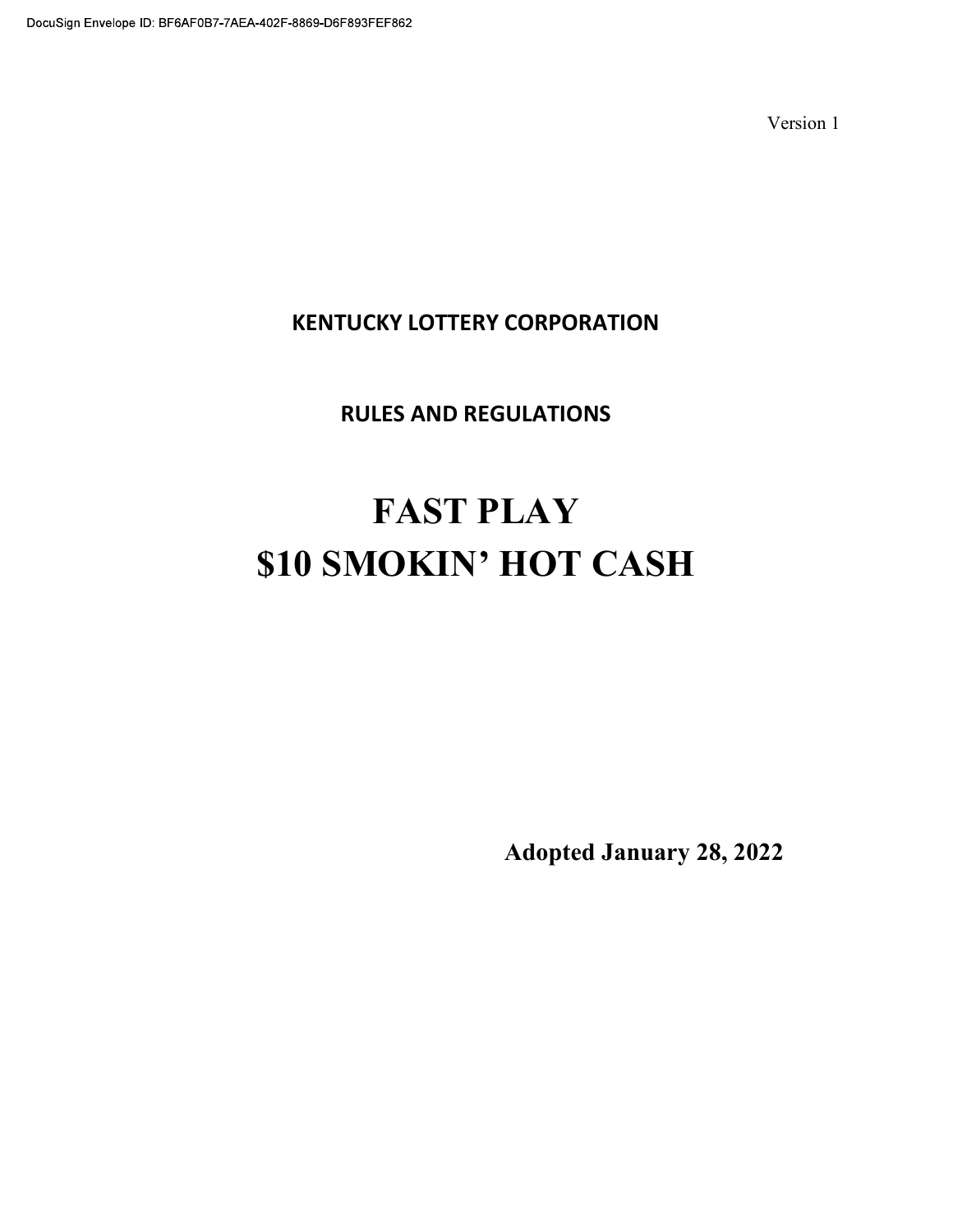#### KENTUCKY LOTTERY CORPORATION

#### GAME RULES AND REGULATIONS

#### FAST PLAY \$10 SMOKIN' HOT CASH

#### 1. CREATION

Pursuant to the laws creating and governing the Kentucky Lottery Corporation, there is hereby created an instant terminal game, Fast Play, hereinafter called "FAST PLAY \$10 SMOKIN' HOT CASH" which shall be conducted pursuant to these Rules and Regulations and KRS Chapter 154A and shall continue until the President publicly announces a termination date. FAST PLAY \$10 SMOKIN' HOT CASH is one game in a series of Fast Play games which all contribute to a Rolling Jackpot.

Sales of FAST PLAY \$10 SMOKIN' HOT CASH are effective at the start of business on or about March 28, 2022, at approximately 5:00 a.m. ET, or as announced by the Lottery. Fast Play games, including \$10 SMOKIN' HOT CASH, are not available for purchase through iLottery.

#### 2. DEFINITIONS

The following words and terms shall have the following meaning unless otherwise indicated:

- (a)  $KLC$  or Lottery The Kentucky Lottery Corporation;
- (b) President President of the Kentucky Lottery Corporation or any other person to whom the President's authority is lawfully delegated;
- (c) FAST PLAY game Fast Play games are an immediate print and play terminal game. They are designed to provide Players with instant gameplay results that are generated by a host computer and printed by a lottery terminal. The Player does not select his or her own numbers or play symbols. The outcome is determined by the system at the point of purchase (the Drawing) and is not determined by a scheduled drawing or by the skill or judgment of the Player. The system distributes outcomes based on the probabilities within the prize structure. Fast Play games may participate in a Rolling Jackpot, as set forth in the rules and regulations for each game.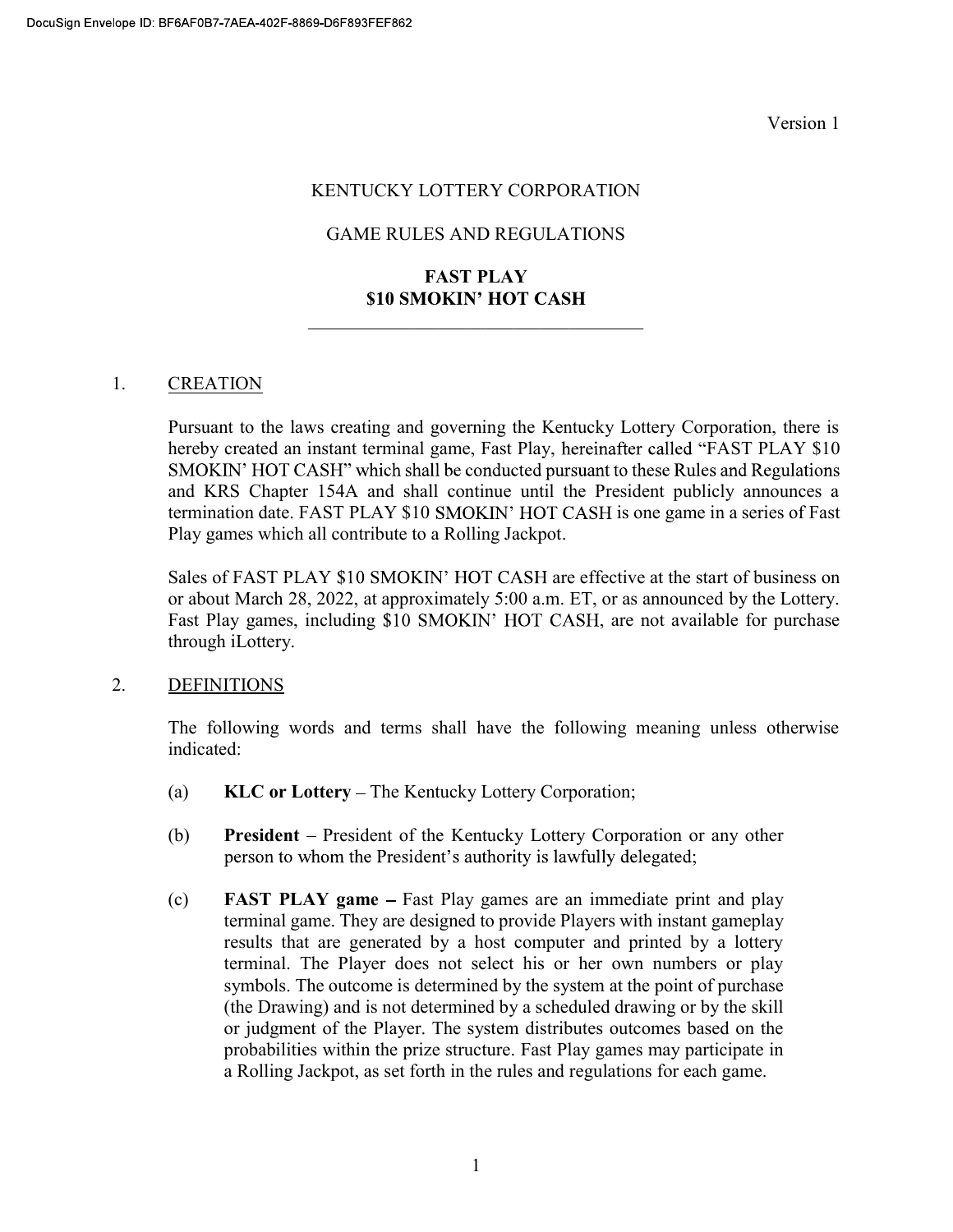- (d) YOUR ROLLS Fourteen (14) pair (2) of computer-selected dice from the YOUR ROLLS SYMBOL BANK. printed on each ticket ("ROLL 1" through "ROLL  $14$ ")
- (e) SMOKIN' HOT ROLL One (1) pair (2) of computed-select dice from the SMOKIN' HOT ROLL SYMBOL BANK,
- (f) YOUR ROLLS and SMOKIN' HOT ROLL SYMBOL BANK-



(g) **PRIZE SYMBOL BANK** – The Eight  $(8)$  computer-selected PRIZE symbols representing the cash amounts of: TEN DOLLARS (\$10); FIFTEEN DOLLARS (\$15); TWENTY DOLLARS (\$20); FIFTY DOLLARS (\$50); ONE HUNDRED DOLLARS (\$100); FIVE HUNDRED DOLLARS (\$500); TWO THOUSAND DOLLARS (\$2,000); FIVE THOUSAND DOLLARS (\$5,000); And the JACKPOT are displayed on each Ticket underneath the YOUR ROLLS.

#### \$10  $$15$ \$20 \$50 \$100 \$500 \$2,000 \$5,000 **JACKPOT**

(h) ROLLING JACKPOT - 10% of sales from each Fast Play Ticket sold will be rolled into the single Fast Play Rolling Jackpot fund which includes sales from all participating Fast Play games. The percentage of the Rolling Jackpot paid to the winner (10%, 20%, 30%, 50%, or 100%) will depend on the price point of the Fast Play Ticket purchased.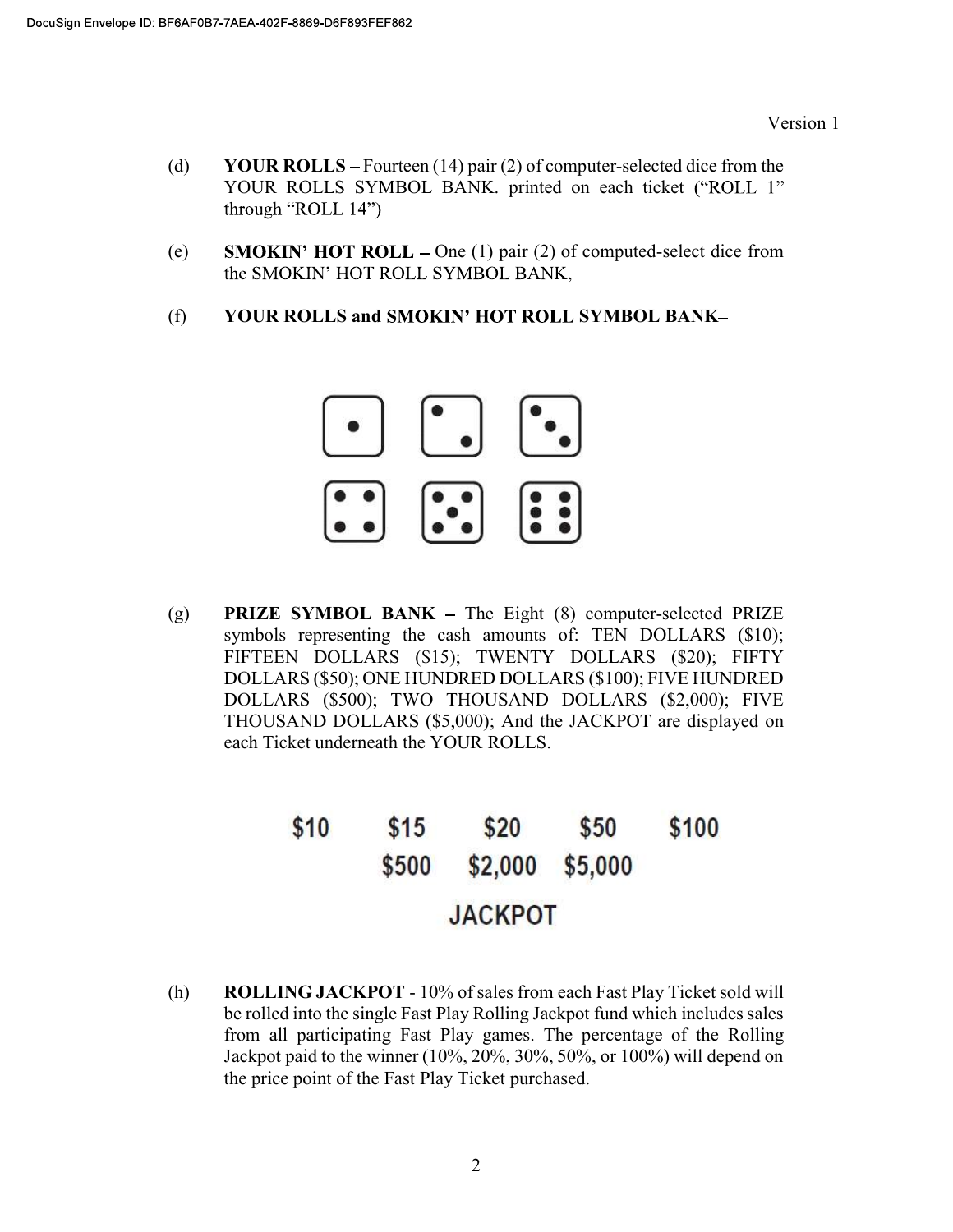- (i) **ESTIMATED JACKPOT** At the time of purchase, the "Current Estimated Fast Play Jackpot" amount will print at the top of every \$10 SMOKIN' HOT CASH Ticket. If a "Jackpot" win is triggered by a FAST PLAY \$10 SMOKIN' HOT CASH purchase, the Player will receive one hundred percent (100%) of the Current Estimated Jackpot fund printed on the Ticket rounded down to the nearest whole dollar (the difference is the "breakage"). The Rolling Jackpot amount will be reduced by the one hundred percent (100%) won by the Player, reset to ten thousand dollars (\$10,000) and then will continue to increase with each purchase of a Fast Play Ticket.
- (j) Retailer A person licensed to sell lottery Tickets who has been approved and contracted with to sell Kentucky FAST PLAY \$10 SMOKIN' HOT CASH Tickets.
- (k) Ticket  $-A$  Kentucky FAST PLAY \$10 SMOKIN' HOT CASH Ticket, if produced by a Retailer or a self-service vending machine in an authorized manner. A FAST PLAY \$10 SMOKIN' HOT CASH Ticket shall include the following information:
	- Current Estimated Jackpot Amount
	- How to Play section
	- Reveal Area
	- Ticket Price
	- External Serial Number
	- Date/time Ticket printed
	- Ticket barcode  $\bullet$

This Ticket shall be the only valid proof of the Player's purchase and shall be the only valid receipt for claiming or redeeming a prize.

#### 3. PURPOSE AND GENERAL DESCRIPTION

Each FAST PLAY \$10 SMOKIN' HOT CASH Ticket play area will contain fourteen (14) YOUR ROLLS and one (1) SMOKIN' HOT ROLL. The purpose of the FAST PLAY \$10 SMOKIN' HOT CASH game shall be to add the dice in the SMOKIN HOT ROLL and add the dice in each of the YOUR ROLLS. Match the sum of any YOUR ROLLS to the sum of SMOKIN HOT ROLL to win the corresponding PRIZE shown directly below that matching YOUR ROLLS. A Player can win up to four (4) times and up to Five Thousand Dollars (\$5000.00) on a Ticket, excluding the Jackpot If a Player wins the "Jackpot", no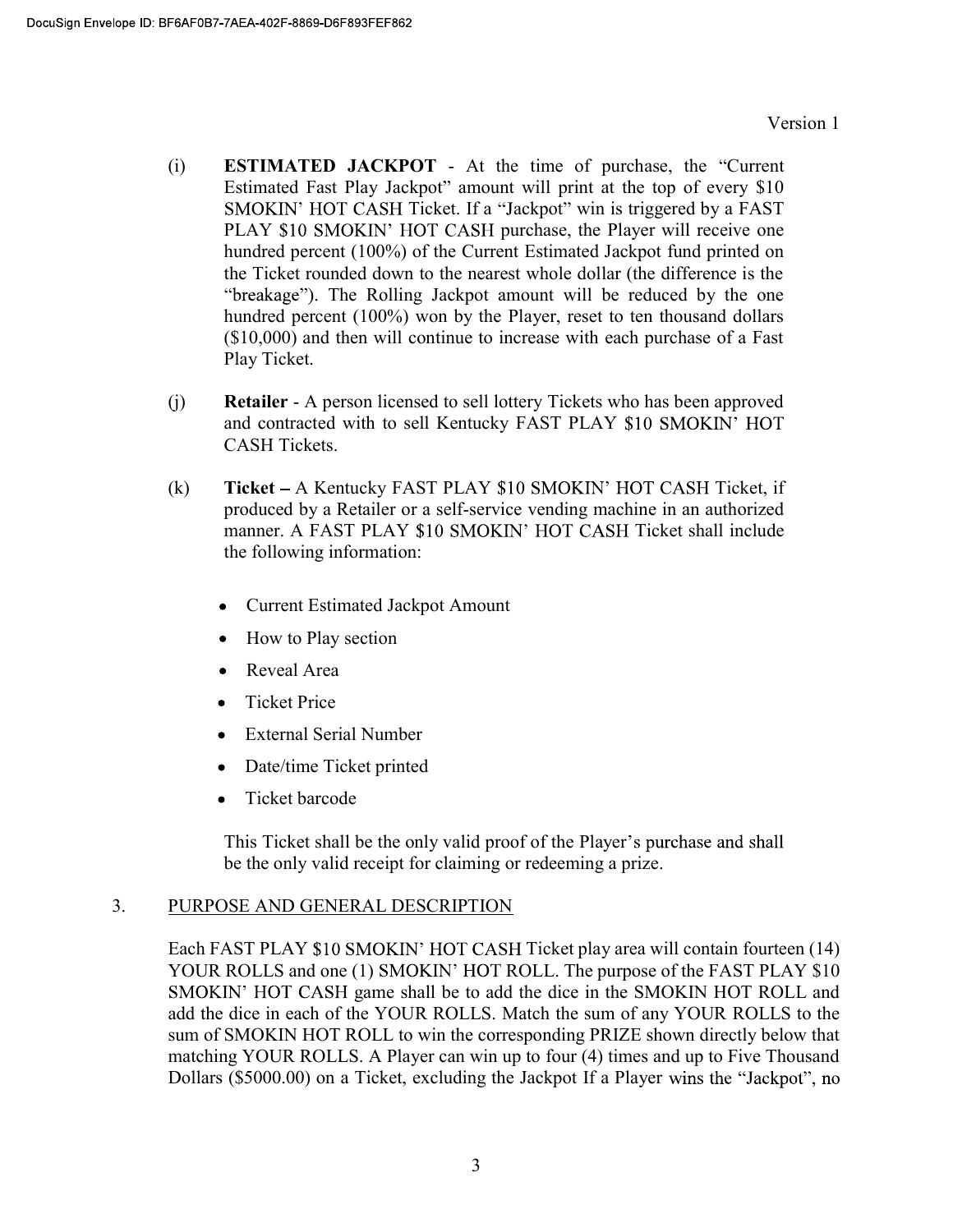other prizes will be won on the Ticket other than the single Jackpot prize. Each YOUR ROLL is played separately.

If a Player gets a "Jackpot", the Player shall win 100% of the Current Estimated Jackpot amount printed on the Ticket. The Rolling Jackpot amount will be reduced by the one hundred percent (100%) won by the Player, reset to \$10,000.00, and shall grow as subsequent Tickets are sold, until the Rolling Jackpot is won. If a Player wins the Jackpot, no other prizes will be won on the Ticket other than the single Jackpot prize.

All prizes won on a FAST PLAY \$10 SMOKIN' HOT CASH Ticket must be claimed within 180 days of purchase.

#### 4. TICKET SALES RETAILERS

- (a) FAST PLAY  $$10$  SMOKIN' HOT CASH Ticket sales may only be made through such duly licensed Retailers as the President will appoint and contract with as provided in the Lottery's governing statutes, rules, and regulations (relating to Ticket sales retailers).
- (b) The Lottery may, at its discretion, terminate sales, without prior notice, by any retailer upon the grounds set forth in the Retailer contract (and any amendments thereto) in KRS Chapter 154A, and in any administrative regulations adopted from time to time by the Lottery, copies of which may be obtained from the Lottery's corporate headquarters upon written request.

#### 5. TICKET PRICE

The cost of FAST PLAY \$10 SMOKIN' HOT CASH is ten dollars (\$10.00) per Ticket.

#### 6. TICKET CHARACTERISTICS AND RESTRICTIONS FOR TICKET PURCHASES FROM RETAILERS

- (a) Tickets may be purchased from a terminal operated by a Retailer or purchased from a designated self-service vending machine at certain Retailer locations where available.
	- (1) To purchase a Ticket from a terminal operated by a Retailer, the Player verbally asks a Retailer for a FAST PLAY \$10 SMOKIN' HOT CASH Ticket, remits payment to the Retailer for the price of the Ticket, and the Retailer will print a Ticket for the Player.
	- (2) To purchase a Ticket from a self-service vending machine, the Player follows the instructions on the screen and must insert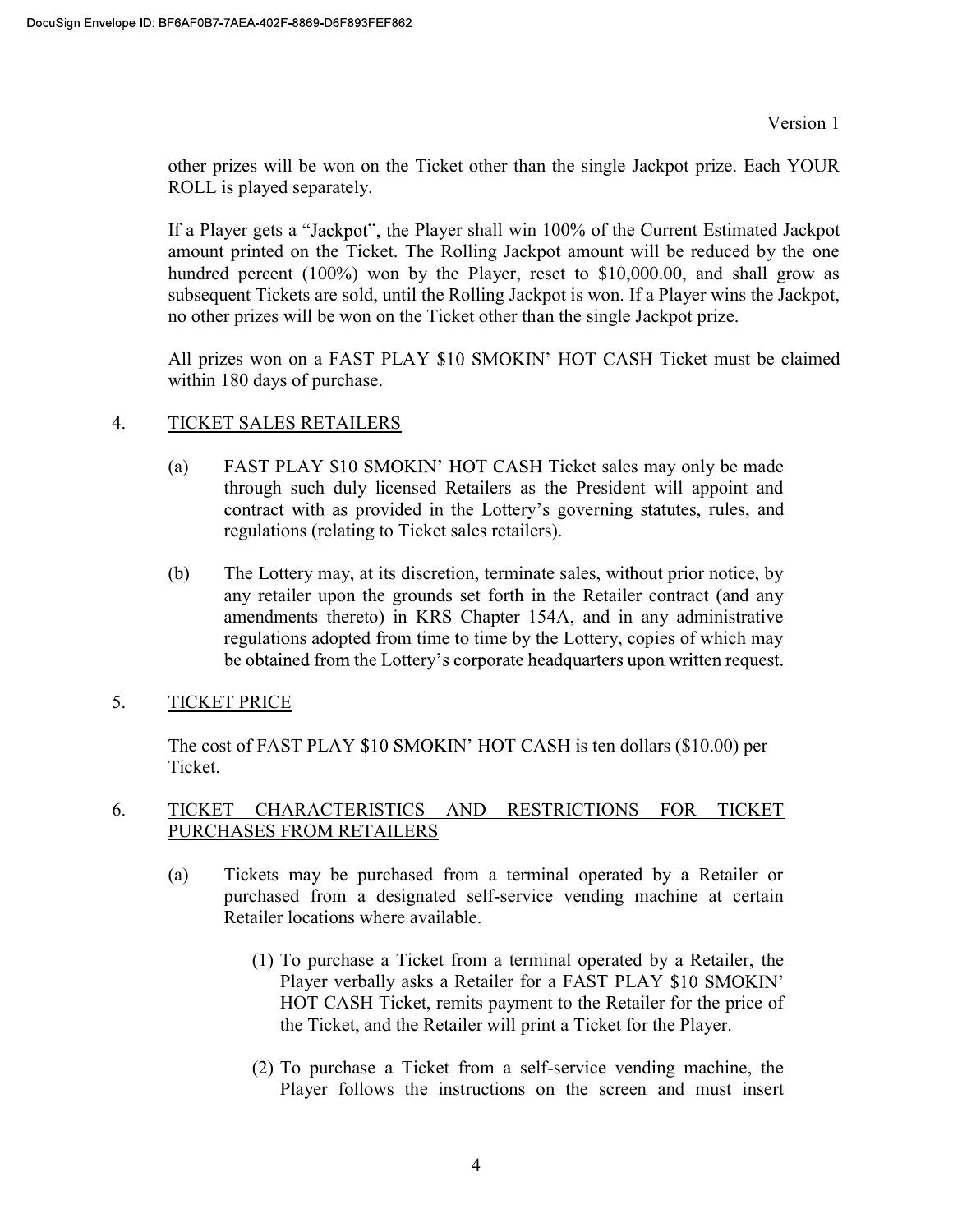payment for the price of the Ticket into the vending machine. The vending machine will then issue a Ticket to the Player.

- (b) "Play It Again" is not available for a FAST PLAY \$10 SMOKIN' HOT CASH Ticket.
- (c) A FAST PLAY \$10 SMOKIN' HOT CASH Ticket may not be canceled.
- (d) By purchasing a Kentucky FAST PLAY \$10 SMOKIN' HOT CASH Ticket, the Player agrees to abide by these Rules and Regulations, as determined by the Lottery.

#### 7. TICKET RESPONSIBILITY FOR TICKETS PURCHASED FROM A RETAILER

- (a) A winning Kentucky FAST PLAY \$10 SMOKIN' HOT CASH Ticket purchased from a Retailer is deemed to be a bearer instrument until a name is affixed upon the Ticket in the designated area. At that time the Ticket is deemed to be owned for all purposes by the person(s) so named;
- (b) The Lottery shall not be responsible for lost or stolen Kentucky FAST PLAY \$10 SMOKIN' HOT CASH Tickets;
- (c) The Lottery shall not be responsible for Kentucky FAST PLAY \$10 SMOKIN' HOT CASH Tickets redeemed in error by a Player from a Kentucky FAST PLAY \$10 SMOKIN' HOT CASH Retailer.

### 8. TICKET VALIDATION REQUIREMENTS FOR TICKETS PURCHASED FROM A RETAILER

- (a) Valid Tickets  $-$  In order to be deemed a valid Kentucky FAST PLAY \$10 SMOKIN' HOT CASH Ticket purchased from a Retailer, the apparent winning Ticket must be presented, and all the following conditions must be met:
	- (1) The Ticket validation serial number must be present in its entirety. The validation serial number and the selected numbers must both correspond to the computer validation records maintained by the Lottery or its designated draw games vendor;
	- (2) The Ticket must be intact;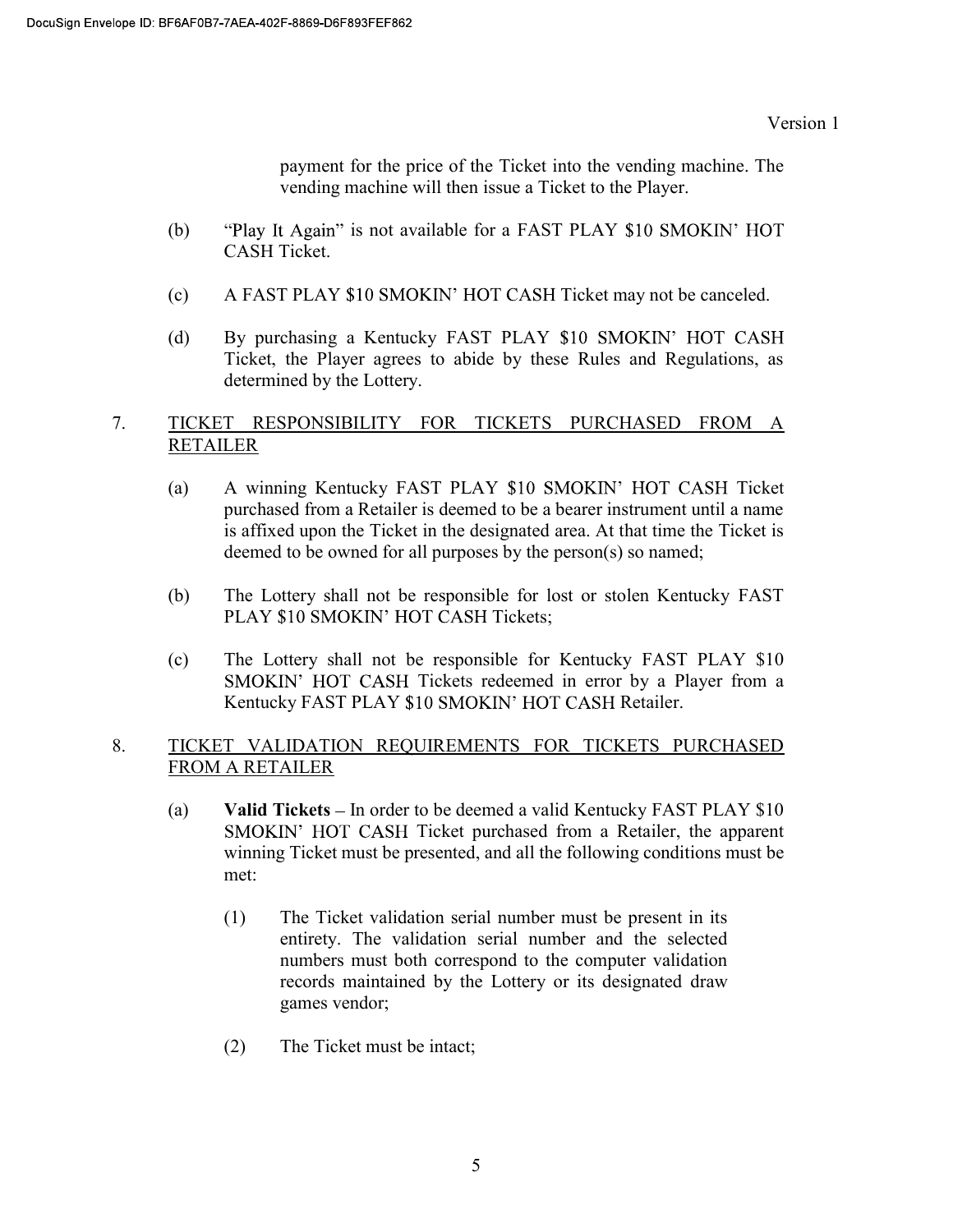- (3) The Ticket must not be mutilated, altered, reconstituted, or tampered with in any manner;
- (4) The Ticket must not be counterfeit or an exact duplicate of another winning Ticket;
- (5) The Ticket must have been issued by the Lottery through an on-line Kentucky FAST PLAY \$10 SMOKIN' HOT CASH Retailer in an authorized manner;
- (6) The Ticket must not have been stolen;
- (7) The Ticket must be validated in accordance with Section 10 (relating to procedures for claiming and payment of prizes) and submitted for payment within one hundred eighty days (180) days of the purchase date printed on the Ticket;
- (8) The YOUR ROLLS and SMOKIN' HOT ROLL SYMBOLS and PRIZE SYMBOLS on the Ticket must be as specified in Section 2 (Definitions);
- (9) The Ticket data must have been recorded on the central computer system and the Ticket data must match this computer data in every respect;
- (10) The validation data of an apparent winning Ticket must appear on the official file of winning Tickets and a Ticket with that exact data must not have been previously paid;
- (11) The Ticket must not be misregistered, defectively printed or printed or produced in error to an extent that it cannot be processed by the Lottery;
- (12) The Ticket must pass all other confidential security checks of the Lottery;
- (13) By submitting a Kentucky FAST PLAY \$10 SM HOT CASH Ticket for validation, the Player agrees to abide by the Rules and Regulations pertaining to Kentucky FAST PLAY \$10 SMOKIN' HOT CASH, as determined by the President;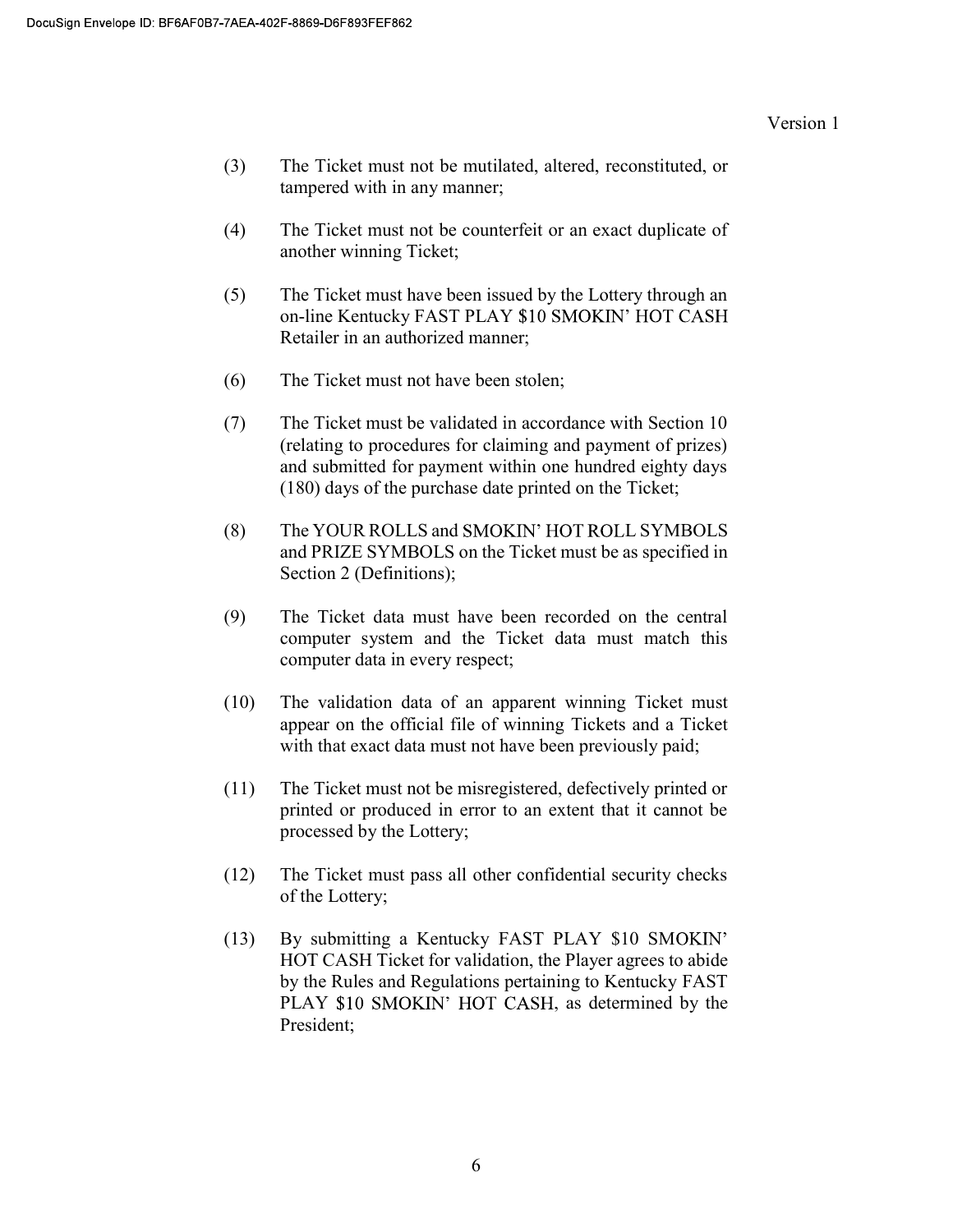- (14) There must not be any other breach of these Rules and Regulations in relation to the Ticket which, in the opinion of the President, justifies disqualification.
- (b) Invalid or Defective Tickets Any Ticket purchased from a Retailer or from a self-service vending machine and not passing all the validation criteria in this subsection shall be considered void and shall not be paid.
	- (1) The determination of the President regarding invalid or defective Tickets shall be final and binding. At the President's discretion, an invalid Ticket may be replaced with a Ticket of equivalent sales price from any current Lottery game;
	- (2) In the event a defective Ticket is purchased or in the event the President determines to adjust an error, the sole and exclusive remedy shall be the replacement of such defective and erroneous Ticket with a Ticket of equivalent sales price from any current Lottery game;
	- (3) In the event a Ticket is not paid by the Lottery and a dispute occurs as to whether the Ticket is a winning Ticket, the Lottery may, at its option, replace the Ticket as provided in paragraph (2) of this subsection. This shall be the sole and exclusive remedy of the holder of the Ticket.

#### 9. PROCEDURES FOR CLAIMING AND PAYMENT OF PRIZES WON ON TICKETS PURCHASED FROM RETAILERS

- (a) Prizes won on a FAST PLAY \$10 SMOKIN' HOT CASH Ticket shall be claimed within one hundred and eighty (180) days following the date of purchase which appears on the winning Ticket. All prizes shall be claimed in the same manner as other on-line game prizes as set forth below.
- (b) Tickets having a total cash prize value up to Six Hundred Dollars (\$600.00) may be claimed within one hundred and eighty (180) days following the date of the Drawing in which the prize was won and may be claimed by:
	- (i) presenting the Ticket at any Retailer, provided that such Retailer has sufficient funds available for payment, or at any authorized KLC Cashing Agent;
	- (ii) presenting the Ticket at Lottery headquarters located at 1011 West Main Street, Louisville, Kentucky 40202; or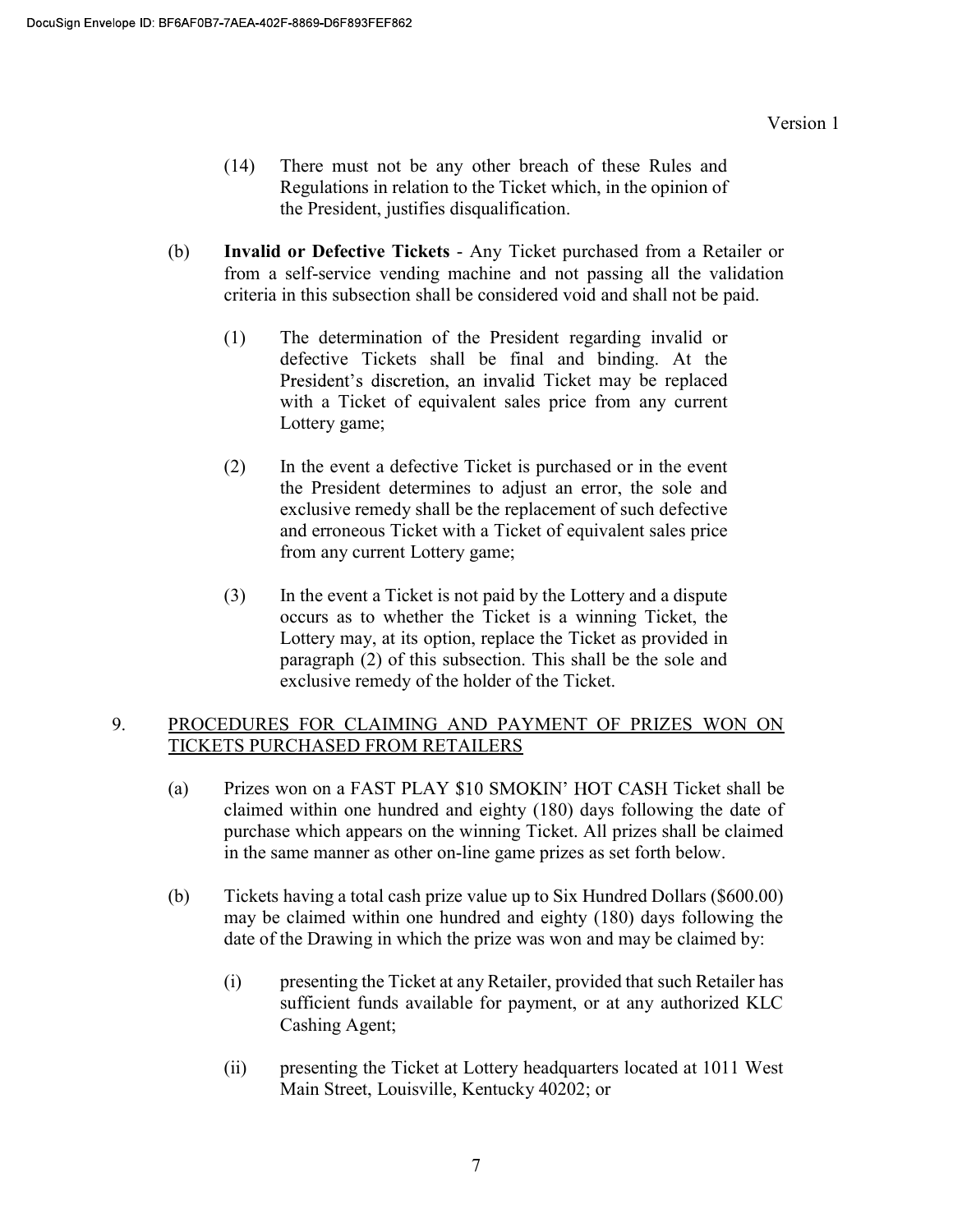- (iii) mailing the signed winning Ticket and an official Lottery claim form to: Kentucky Lottery Corporation, Claims Dept. 100, Louisville, Kentucky 40287-0001.
- (c) Tickets having a total cash prize value of over Six Hundred Dollars (\$600.00) and up to Five Thousand Dollars (\$5,000).
	- (i) Tickets having a total cash prize value of over Six Hundred Dollars (\$600.00) and up to Five Thousand Dollars (\$5,000) may be claimed within one hundred and eighty days (180) days following the date of the purchase in which the prize was won by presenting the Ticket at any Retailer location that is an authorized cashing agent or in any manner specified in subsection (b) (ii), or (iii) of this section.
- (d) Tickets having a total cash prize value of over Five Thousand Dollars (\$5,000) and up to Twenty Five Thousand Dollars (\$25,000) may be claimed at the Lottery headquarters located at 1011 West Main Street, Louisville, Kentucky 40302 or designated cashing agents may be authorized to cash prizes up to \$25,000.00 within ninety (90) days following the date of the purchase in which the prize was won; however, Tickets having a total cash prize value over Five Thousand Dollars (\$5,000) not claimed within ninety (90) days must be claimed within one hundred eighty (180) days following the date of the purchase in which the prize was won by presenting the Ticket in the manner specified in subsection (b) (ii), or (iii) of this section.
- (e) Tickets having a total cash prize value of over Twenty-Five Thousand Dollars (\$25,000) must be claimed at the Lottery headquarters located at 1011 West Main Street, Louisville, Kentucky.
- (f) The Kentucky Lottery Corporation reserves the right in its sole discretion to increase the total cash prize values that may be claimed at cashing agents. Players can contact the Lottery headquarters or a Lottery Retailer for current cashing limits.
- (g) In the event a single Ticket contains multiple wins, the prize amounts shall be added together and shall be paid in accordance with the prize payment limits specified in subsections (b) through (e) of this section.
- (h) The payment of prizes to persons under eighteen (18) years of age and to those persons who may die before receiving any or all of a particular prize shall be paid in accordance with KRS 154A.110 (relating to prizes payable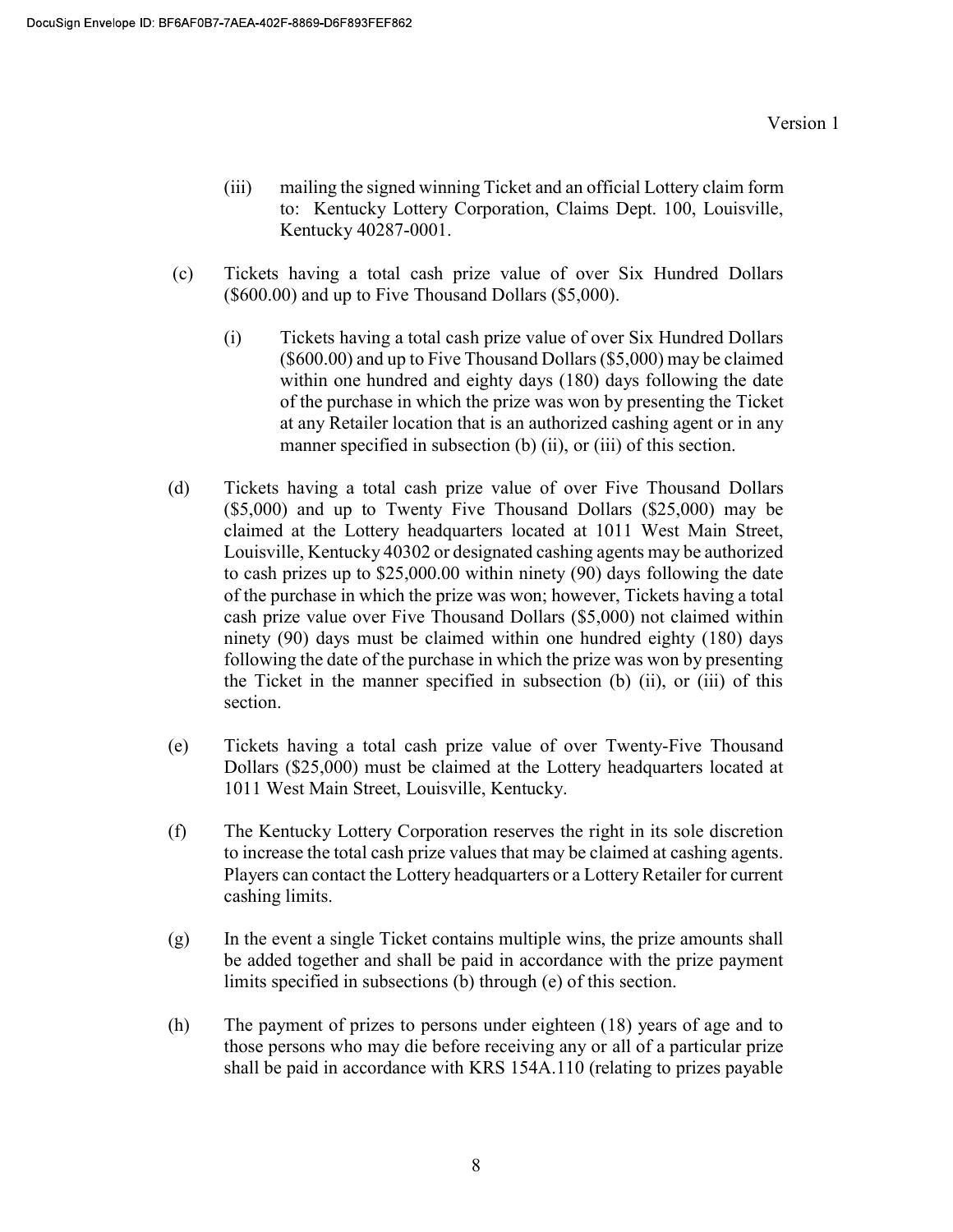after the death of a prize winner and payment to persons under eighteen (18) years of age), and rules promulgated with respect thereto.

(i) The Lottery shall be discharged of all liability after payment of prizes as provided in KRS 154A.110(4) (relating to discharge of Lottery liability upon payment).

#### 10. DETERMINATION OF PRIZE WINNERS AND PROBABILITY OF WINNING

(a) The overall odds of winning FAST PLAY \$10 SMOKIN' HOT CASH are as follows:

| <b>Prize</b>           | <b>Estimated Odds</b> |
|------------------------|-----------------------|
| Rolling Jackpot (100%) | 1:240,000.00          |
| \$5,000                | 1:60,000.00           |
| \$2,500                | 1:40,000.00           |
| \$2,000                | 1:30,000.00           |
| \$500                  | 1:1,371.00            |
| \$250                  | 1:800.00              |
| \$100                  | 1:171.00              |
| \$50                   | 1:60.00               |
| \$20                   | 1:16.00               |
| \$15                   | 1:10.00               |
| \$10                   | 1:7.00                |
| Overall Odds           | 1:3.00                |

- (b) The overall prize payout for FAST PLAY  $$10$  SMOKIN' HOT CASH is 75.01%.
- $(c)$  The FAST PLAY \$10 SMOKIN' HOT CASH prizes will be replenished in the prize structure automatically when each prize is won. If the Rolling Jackpot is won on any Fast Play game, the Estimated Jackpot shall be reduced by the percentage of the jackpot won (which depends on the price point of the Fast Play game). If the Estimated Jackpot falls below \$10,000, the Estimated Jackpot shall reset to \$10,000. Odds remain the same for each Player for each tier and all prize tiers are available for every Player.
- (d) The number of Prize Categories and the allocation of prize money among the Prize Categories may be changed at the discretion of the President and Board of Directors. Such change shall be announced by public notice.